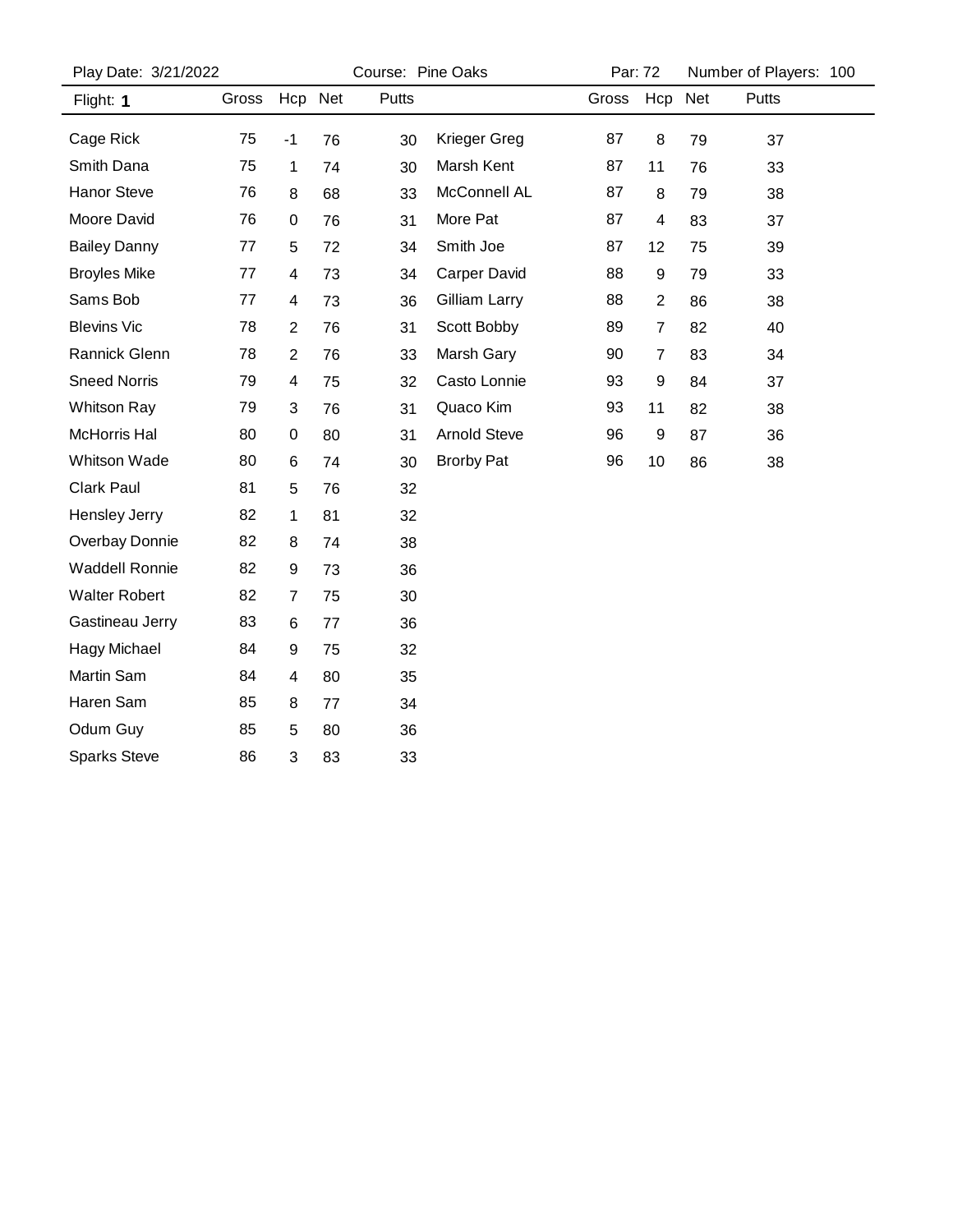| Play Date: 3/21/2022     |       |         | Course: Pine Oaks |       |                        |       | Par: 72 |         | Number of Players: 100 |  |
|--------------------------|-------|---------|-------------------|-------|------------------------|-------|---------|---------|------------------------|--|
| Flight: 2                | Gross | Hcp Net |                   | Putts |                        | Gross |         | Hcp Net | <b>Putts</b>           |  |
| Presnell Ray             | 84    | 14      | 70                | 30    | Carey Rod              | 97    | 16      | 81      | 37                     |  |
| <b>Rindfleisch Perry</b> | 86    | 15      | 71                | 32    | Dunlap Wayne           | 97    | 18      | 79      | 41                     |  |
| Roberts Larry            | 87    | 15      | 72                | 33    | Swift Gary             | 97    | 14      | 83      | 35                     |  |
| <b>Bell Larry</b>        | 89    | 14      | 75                | 34    | Kraft Lou              | 99    | 19      | 80      | 37                     |  |
| <b>Stanley Courtland</b> | 89    | 14      | 75                | 34    | Losito Mark            | 99    | 18      | 81      | 39                     |  |
| Clark Mack               | 90    | 18      | 72                | 31    | Wortman Dave           | 100   | 17      | 83      | 40                     |  |
| Kishbaugh Bill           | 90    | 15      | 75                | 33    | <b>Bishop Glenn</b>    | 101   | 17      | 84      | 32                     |  |
| McGee Wayne              | 90    | 18      | 72                | 30    | <b>Buehrig Britton</b> | 103   | 18      | 85      | 41                     |  |
| Andrews Clifford         | 91    | 16      | 75                | 33    | <b>Shaffer Dwight</b>  | 108   | 18      | 90      | 36                     |  |
| <b>Compton Barry</b>     | 91    | 14      | 77                | 40    | Sizemore Les           | 114   | 14      | 100     | 34                     |  |
| <b>Bradshaw Carl</b>     | 92    | 15      | 77                | 32    |                        |       |         |         |                        |  |
| <b>Higgins Mike</b>      | 92    | 15      | 77                | 34    |                        |       |         |         |                        |  |
| Johnson Don              | 92    | 15      | 77                | 34    |                        |       |         |         |                        |  |
| Larson Gary              | 92    | 16      | 76                | 31    |                        |       |         |         |                        |  |
| Olszta Ken               | 92    | 13      | 79                | 35    |                        |       |         |         |                        |  |
| <b>Rader Mike</b>        | 92    | 18      | 74                | 37    |                        |       |         |         |                        |  |
| Gould Dan                | 93    | 14      | 79                | 36    |                        |       |         |         |                        |  |
| Scalf Michael            | 93    | 15      | 78                | 42    |                        |       |         |         |                        |  |
| Hogan John               | 94    | 13      | 81                | 36    |                        |       |         |         |                        |  |
| <b>Keller Fred</b>       | 94    | 19      | 75                | 33    |                        |       |         |         |                        |  |
| <b>Garnett Charlie</b>   | 95    | 13      | 82                | 35    |                        |       |         |         |                        |  |
| Snodgrass Herbert        | 95    | 16      | 79                | 34    |                        |       |         |         |                        |  |
| Damberg Mike             | 96    | 19      | 77                | 34    |                        |       |         |         |                        |  |
| Forby Ronnie             | 96    | 16      | 80                | 38    |                        |       |         |         |                        |  |